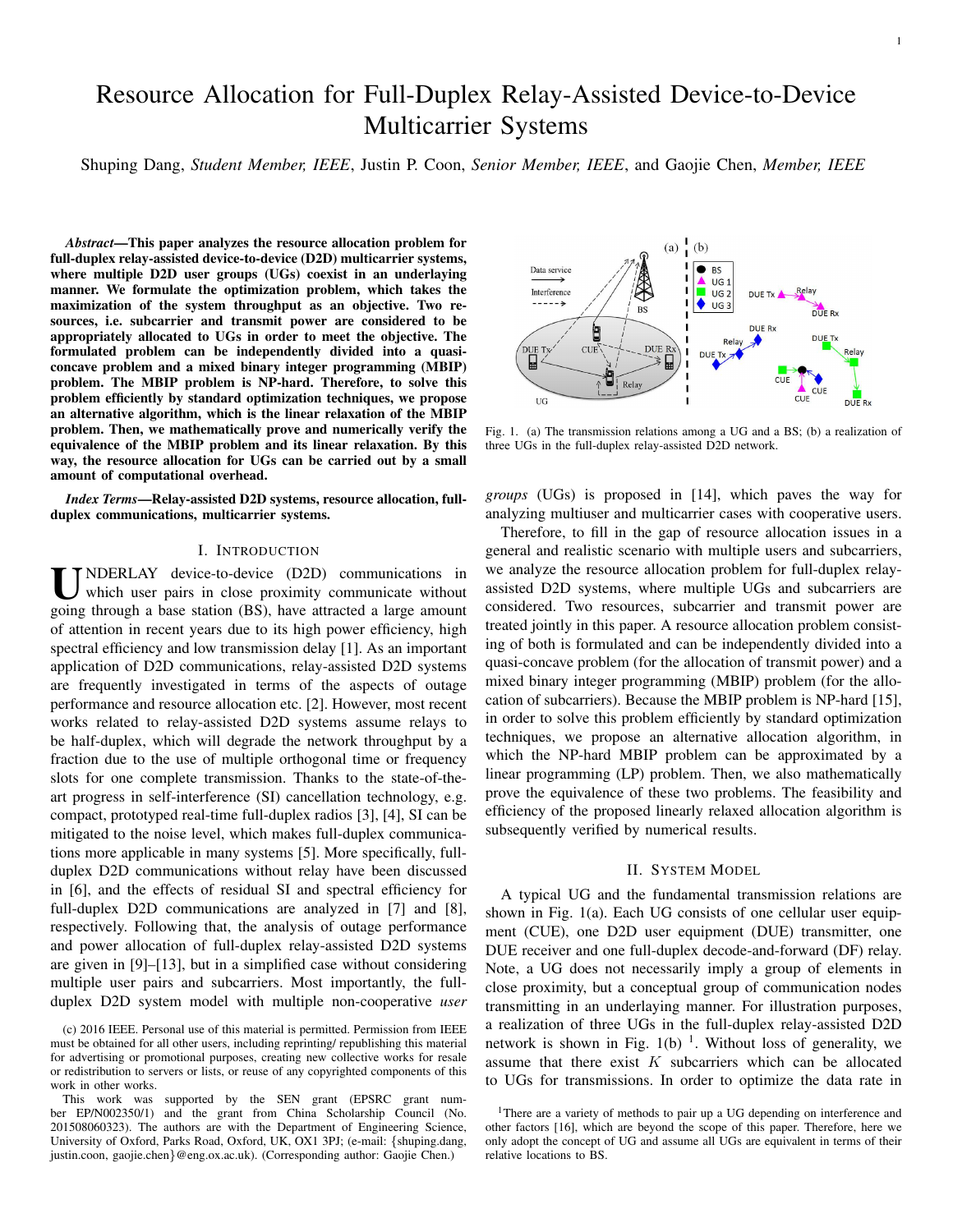multiuser OFDM systems, we assume that a subcarrier should be assigned to only one UG, so that the interference among different UGs can be prevented [17]. On the other hand, it is assumed that multiple subcarriers can be allocated to and utilized simultaneously by one UG without considering the power imbalance problem. For convenience purposes, we denote the sets of UGs and subcarriers as  $\mathcal{N} = \{1, 2, \ldots, N\}$  and  $\mathcal{K} = \{1, 2, \ldots, K\}$ . Meanwhile, for simplicity, we can further represent the BS, CUE, DUE transmitter, DUE receiver and relay by  $B, C, S, D$  and  $R$  and organize them in a set  $\Theta = \{B, C, S, D, R\}$ . In this paper, we adopt the Rayleigh fading model for all channels. Therefore,  $\forall i \neq j$  and  $i, j \in \Theta^2$ , the channel gain between  $i$  node and  $j$  node for the nth UG and the kth subcarrier, denoted as  $G_{ij}(n, k)$ , is assumed to be independent and non-identically exponentially distributed with average channel gain  $\mu_{ij}$ . Then, the PDF and CDF corresponding to each channel gain are written as

$$
f_{G_{ij}}(g) = \mu_{ij}^{-1} e^{-g/\mu_{ij}} \quad \Leftrightarrow \quad F_{G_{ij}}(g) = 1 - e^{-g/\mu_{ij}}.
$$
 (1)

Meanwhile, power control is applied to all DUE transmitters and relays so that the interference from them to the BS can be mitigated. To do so, it is assumed that the power control for each subcarrier is independent and all channel state information (CSI) is known at the BS. Thus, the transmit powers of the nth DUE transmitter and relay over the kth subcarrier are constrained by

$$
P_S(n,k) = \alpha(n,k)\eta/G_{SB}(n,k)
$$
 and 
$$
P_R(n,k) = \beta(n,k)\eta/G_{RB}(n,k),
$$
\n(2)

where  $\eta$  is a predefined interference threshold at the BS, which is the same threshold for all subcarriers, due to the independent power control policy;  $\alpha(n, k) \in (0, 1)$  and  $\beta(n, k) \in (0, 1)$ , satisfying  $\alpha(n, k) + \beta(n, k) = 1$ , are the power allocation factors.

Besides, we consider an interference-limited environment, where the additive noise at receivers is negligible. As a result, the instantaneous signal-to-interference ratios (SIR) from the  $n$ th DUE transmitter to the *n*th relay and from the *n*th relay to the *nth* DUE receiver over the  $k$ th subcarrier are written as

$$
\Gamma_{SR}(n,k) = \frac{G_{SR}(n,k)P_S(n,k)}{G_{CR}(n,k)P_C + G_{RR}(n,k)}
$$
(3)

and

$$
\Gamma_{RD}(n,k) = G_{RD}(n,k) P_R(n,k) / (G_{CD}(n,k) P_C),\tag{4}
$$

where  $P_C$  is the a fixed transmit power of the CUE, which is the same for all  $UGs<sup>3</sup>$ . By adopting the DF relaying protocol and assuming the direct transmission link between DUE transmitter and DUE receiver does not exist<sup>4</sup>, therefore the equivalent end-toend instantaneous SIR and the D2D transmission rate for the nth user over the kth subcarrier are given by

$$
\Gamma_{SRD}(n,k) = \min\left(\Gamma_{SR}(n,k), \Gamma_{RD}(n,k)\right). \tag{5}
$$

and

$$
R(n,k) = \log_2\left(1 + \Gamma_{SRD}(n,k)\right). \tag{6}
$$

<sup>2</sup>An exception is given by  $i = j = R$ , and  $G_{RR}(n, k)$  is employed to denote the instantaneous loop channel gain leading to residual SI for the nth UG and the kth subcarrier. By SI cancellation processing, the loop channel gain  $G_{RR}(n, k)$ can also be regarded as exponentially distributed.

<sup>3</sup>We do not consider the performance between the BS and CUE in this paper, and simply assume equal transmit power for all CUEs for simplicity, since by the power control specified in (2), D2D communications will not affect the cellular communications between CUE and BS.

<sup>4</sup>This common assumption is applicable to the case when the direct link cannot be established due to overlong distance between the DUE pair, and/or deep fading.

### III. PROBLEM FORMULATION AND ANALYSIS

From the system model built in the previous section, we can formulate the resource allocation problem as follows:

$$
\max_{w(n,k)} \sum_{n=1}^{N} \sum_{k=1}^{K} w(n,k)R(n,k), \quad \forall n \in \mathcal{N}, \ k \in \mathcal{K}
$$
  
\n
$$
\alpha(n,k), \beta(n,k) \in \{0,1\}, \sum_{n=1}^{N} w(n,k) \le 1,
$$
  
\n
$$
\alpha(n,k) \in (0,1), \ \beta(n,k) \in (0,1), \ \alpha(n,k) + \beta(n,k) = 1,
$$
\n(7)

where  $w(n, k) \in \{0, 1\}$  is the subcarrier allocation factor; we stipulate that  $w(n, k) = 1$  when the kth subcarrier is allocated to the *n*th UG and  $w(n, k) = 0$  otherwise.

Due to the involvement of binary factors  $w(n, k)$ , the optimization problem formulated in (7) is a MBIP problem, which has been proved to be NP-hard [15]. Therefore, to solve this problem, we first divide it into two independent problems for power and subcarrier allocations, respectively. Because power and subcarrier allocations are decoupled<sup>5</sup>, regardless of the subcarrier allocation, we can first deal with the power allocation problem for the nth UG over the kth subcarrier, formulated by

$$
\bar{R}(n,k) = \max_{\alpha(n,k), \beta(n,k)} R(n,k), \quad \forall n \in \mathcal{N}, \ k \in \mathcal{K}
$$
\ns.t.  $\alpha(n,k) \in (0,1), \ \beta(n,k) \in (0,1), \ \alpha(n,k) + \beta(n,k) = 1.$  (8)

The optimization problem formulated in (8) is quasi-concave in terms of  $\alpha(n, k)$  and  $\beta(n, k)$  (see Appendix A for a proof), and thus the optimal power allocation factors  $\alpha(n, k)$  and  $\beta(n, k)$  can be efficiently determined by standard optimization techniques.

After power allocation, the subcarrier allocation problem can be written as

$$
\max_{w(n,k)} \sum_{n=1}^{N} \sum_{k=1}^{K} w(n,k) \bar{R}(n,k), \quad \forall n \in \mathcal{N}, \ k \in \mathcal{K}
$$
  
s.t.  $w(n,k) \in \{0,1\}$  and  $\sum_{n=1}^{N} w(n,k) \le 1$ . (9)

As the problem formulated in (9) is still a MBIP problem and thus NP-hard, we can take a similar method as proposed in [18] by temporarily allowing allocating a subcarrier to multiple users to produce its the linear relaxation. This indicates that we can relax the value of the binary subcarrier allocation factor  $w(n, k)$ to  $\tilde{w}(n, k)$ , which can take any real value in the interval [0, 1]. The linear relaxation of (9) can be written as

$$
\max_{\tilde{w}(n,k)} \sum_{n=1}^{N} \sum_{k=1}^{K} \tilde{w}(n,k)\bar{R}(n,k), \quad \forall n \in \mathcal{N}, \ k \in \mathcal{K}
$$
\n
$$
\text{s.t.} \qquad \tilde{w}(n,k) \in [0,1] \text{ and } \sum_{n=1}^{N} \tilde{w}(n,k) \le 1.
$$
\n
$$
(10)
$$

Obviously, the problem formulated in (10) is linear in terms of  $\tilde{w}(n, k)$ , so that can be efficiently solved by standard LP techniques. Finally, the binary subcarrier allocation factor  $w(n, k)$ is quantized by the largest  $\tilde{w}(n, k)$ ,  $\forall n \in \mathcal{N}$ . By this way, the NPhard MBIP problem formulated in (9) can be approximated and solved by the LP problem formulated in (10). The equivalence of these two problems is mathematically proved in Appendix B, which indicates that the LP problem is also optimal.

<sup>5</sup>The optimization of transmission rate for all subcarrier by power allocation factors is achieved individually by each UG via the CSI related to its own.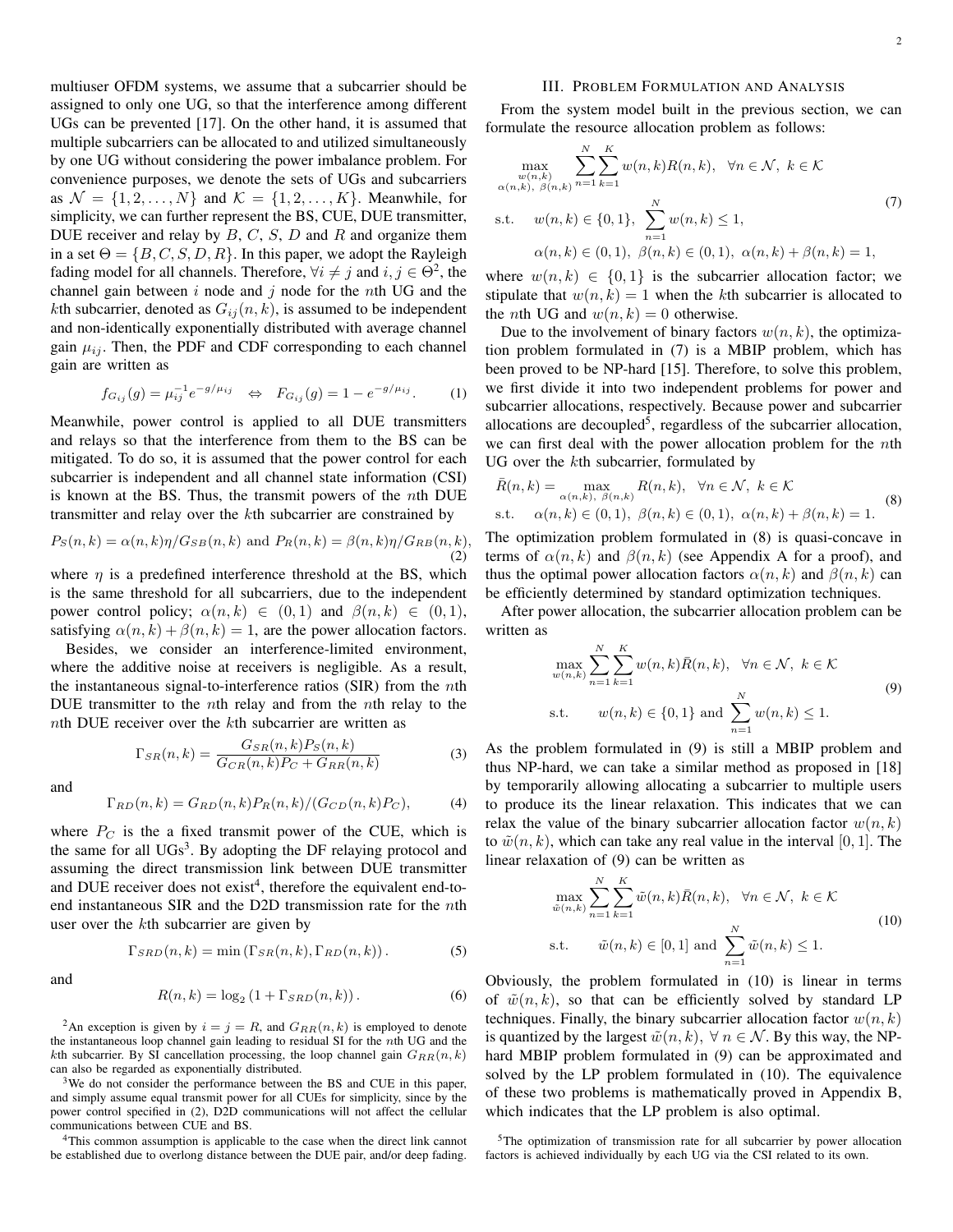#### IV. NUMERICAL RESULTS

In this section, we verify our proposed linearly relaxed allocation algorithm by Monte Carlo simulations. We set up the fixed simulation parameters as follows:  $P_C = 1$  (normalized),  $\eta$  = 2,  $\mu_{SB}$  = 10 dB,  $\mu_{RB}$  = 12 dB,  $\mu_{CR}$  = 3 dB and  $\mu_{CD} = 2$  dB <sup>6</sup>. First, we would like to show the priority of the proposed instantaneous power allocation scheme as formulated in (8) over the fixed power allocation scheme that simply specifies a fixed  $\alpha$  to all UGs regardless of CSI. The subcarrier allocation applied for both is the one given in (10). To compare the instantaneous and statistical power allocation schemes, we define  $\bar{\alpha}_{\Sigma} := \mathbb{E}_t \left\{ \sum_{n \in \mathcal{N}} \bar{\alpha}(n, k) / N \right\}$  and  $a^* :=$  $\arg \max_a \mathbb{E}_t \left\{ R(n,k) |_{\alpha(n,k)=\alpha} \right\}^{\overline{\gamma}}$ , where  $\mathbb{E}_t \left\{ \cdot \right\}$  represents the average over repeated trials and  $\bar{\alpha}(n, k)$  denotes the optimized power allocation factor produced by (8). Three channel configurations for  $\mu_{SR}$ ,  $\mu_{RD}$  and  $\mu_{RR}$  are adopted:

- Configuration 1:  $\mu_{SR} = 25$  dB,  $\mu_{RD} = 35$  dB,  $\mu_{RR} = 5$  dB.
- **Configuration 2:**  $\mu_{SR} = 35$  dB,  $\mu_{RD} = 25$  dB,  $\mu_{RR} = 5$  dB.
- **Configuration 3:**  $\mu_{SR} = 30$  dB,  $\mu_{RD} = 30$  dB,  $\mu_{RR} = 10$  dB.

The simulation results of average sum rate vs.  $\alpha$  given  $N = 5$ and  $K = 8$  are shown in Fig. 2, by which  $\bar{\alpha}_{\Sigma}$  will converge to the optimal statistical  $\alpha^*$  when the number of repeated trials is large, but the instantaneous power allocation scheme will produce a higher average sum rate than the statistical scheme.

Meanwhile, in order to reflect the positive impacts of resource allocation on the average sum rate and provide comparison benchmarks, we also simulate four other allocation algorithms<sup>8</sup>

- Optimal scheme: Directly apply the optimization by traversing the problem formulated in (7) with centralized coordination among all communication nodes and instantaneous CSI.
- Incomplete scheme I: Centralized coordination among all communication nodes is applied with statistical CSI.
- Incomplete scheme II: Centralized coordination among all communication nodes is applied without any CSI
- Incomplete scheme III: Instantaneous CSI is accessible by all communication nodes without a centralized coordination.

Then, the numerical results of average sum rate vs. the numbers of UGs are illustrated in Fig. 3. From this figure, the equivalence of the MBIP and LP problems can be been verified, as both the optimal and the linearly relaxed algorithms have the same average sum rate given the same system configurations. Also, it is obvious that the proposed resource allocation algorithm outperforms the three other incomplete allocation schemes.

#### V. CONCLUSION

In this paper, we formulated the resource allocation problem for full-duplex relay-assisted D2D systems and proposed an alternative allocation algorithm given by its linear relaxation. This linearly relaxed allocation algorithm has been mathematically proved and numerically verified to be equivalent to the optimal one.



Fig. 2. Average sum rate vs statistical power allocation factor  $\alpha$  for different channel configurations when  $N = 5$  and  $K = 8$ .



Fig. 3. Average sum rate vs the numbers of UGs N for  $K = 8$  and  $K = 16$ when  $\mu_{SR} = 30$  dB,  $\mu_{RD} = 35$  dB and  $\mu_{RR} = 5$  dB.

Meanwhile, it has also been verified that our proposed resource allocation algorithm is able to improve the system throughput of full-duplex relay-assisted D2D multicarrier systems.

## APPENDIX A PROOF OF QUASI-CONCAVITY OF PROBLEM (8)

By the relation  $\alpha(n, k) + \beta(n, k) = 1$  given in (8), we can first substitute  $\beta(n, k) = 1 - \alpha(n, k)$  into the expression of  $R(n, k)$ , so that the original optimization problem with two variables can be equivalently simplified to an optimization problem with a single variable,  $\alpha(n, k)$ . As a result, we can rewrite the power allocation problem as follows:

$$
\bar{R}(n,k) = \max_{\alpha(n,k)} R(n,k), \quad \forall n \in \mathcal{N}, \ k \in \mathcal{K}
$$
\n
$$
\text{s.t.} \qquad \alpha(n,k) \in (0,1). \tag{11}
$$

Therefore, what we only need to prove is that  $R(n, k)$  is a quasi-concave function with respect to  $\alpha(n, k)$ . According to the fundamental properties of a quasi-concave function, what we need to prove is the conjecture infra [19]:

*Conjecture 1:*

$$
\forall a_1(n,k), a_2(n,k) \in (0,1) \text{ and } \lambda \in (0,1),
$$
  

$$
\exists R(n,k)|_{\alpha(n,k)=\lambda a_1(n,k)+(1-\lambda)a_2(n,k)} \ge \min(R(n,k)|_{\alpha(n,k)=\alpha_1(n,k)}, R(n,k)|_{\alpha(n,k)=\alpha_2(n,k)})
$$
(12)

To prove the conjecture, we first propose two lemmas as follows.

<sup>6</sup>These are not necessarily fixed values if consider stochastic networks

 $7B$ ecause  $a^*$  is produced by the statistical power allocation scheme which is independent from instantaneous CSI and all UGs are assumed to be equivalent, it is statistically feasible to determine  $a^*$  via an arbitrary UG.

 $8$ These three incomplete schemes are simulated by 1) set up the optimal statistical  $\alpha^*$  obtained by statistical power allocation for all UGs over all subcarriers and apply the linearly relaxed subcarrier allocation given in (10); 2) set up random  $\alpha(n, k)$  over all subcarriers and apply the linearly relaxed subcarrier allocation given in (10); 3) apply the optimal power allocation scheme given in (8) with randomly allocated subcarriers to UGs.